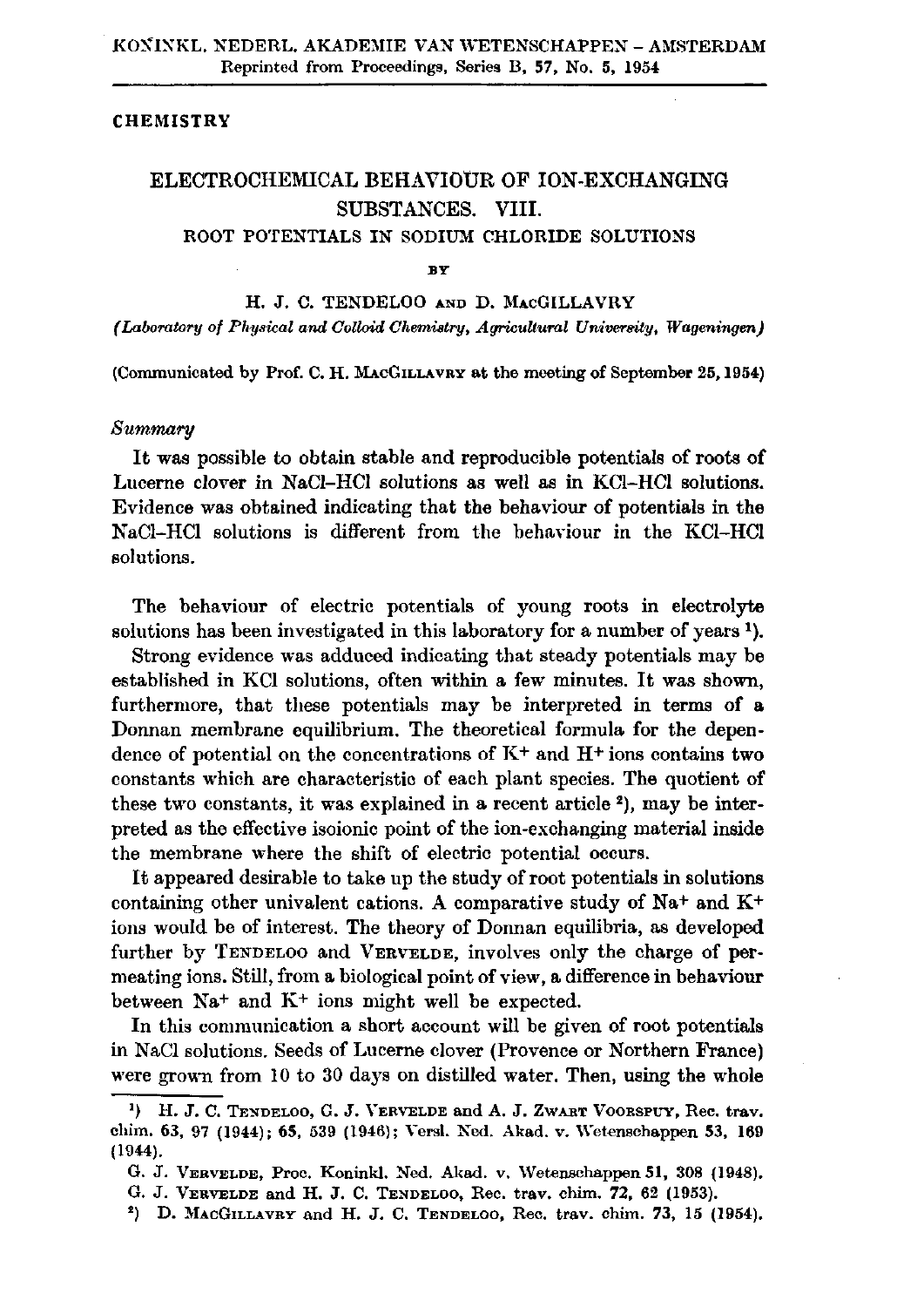seedlings, potentials were measured with the technique described by TENDELOO, VERVELDE and ZWART VOORSPUY<sup>1</sup>). Some modification apparatus and procedure were adopted. These will be described more in detail in another publication.

The following points need here be mentioned. Before starting measurements, the mounted seedlings were pretreated in a KCl or NaCl solution usually during a whole night. Then measurements were taken first in a set of NaCl solutions and then in a similar set of KCl solutions, or sometimes in reversed order. All solutions contained also  $5 \times 10^{-5}$  N HC potentials were measured with a Cambridge oran Electro fact electrometer.

It was possible to obtain stationary potentials in NaCl as in KCl solutions, often after a few minutes, sometimes more slowly.These potentials were reproducible and reversible with respect to variations in concentration or changes from NaCl to KCl or vice versa, as far as could be judged from available observations. The average values obtained for the potentials, averaged over all roots measured, at the different concentrations are listed in Table I.

| TABLE I |  |                         |  |  |  |
|---------|--|-------------------------|--|--|--|
|         |  | Average root potentials |  |  |  |

|                                                                                          | Molarity NaCl          |           |           |           | Molarity KCl |           |
|------------------------------------------------------------------------------------------|------------------------|-----------|-----------|-----------|--------------|-----------|
| $10^{-5}$<br>$-15.5$   $-14.8$   $+4.2$   $+35.8$   $-41.3$   $-34.4$   $+3.5$   $+40.0$ | $10^{-3}$<br>$10^{-4}$ | $10^{-2}$ | $10^{-5}$ | $10^{-4}$ | $10^{-3}$    | $10^{-3}$ |

An arbitrary reference point has been chosen, as the correct location of zero potential for the effective Donnan membrane equilibrium has to be derived by further analysis.

The measurements, the averages of steady potentials for individual roots, are presented in Table II.

|    |               | Pretreat-         | Electro-           |           | Molarity  | <b>NaCl</b>                    | 1)       |             | Molarity  | ĸа           |          |
|----|---------------|-------------------|--------------------|-----------|-----------|--------------------------------|----------|-------------|-----------|--------------|----------|
|    | Root          | ment <sup>1</sup> | meter <sup>2</sup> | $10^{-5}$ | $10^{-4}$ | $10^{-3}$                      | $10 - 2$ | $10^{-5}$   | $10^{-4}$ | $10^{-3}$    | $10 - 1$ |
|    | $3 - B - 111$ | KCI               | C                  | $-12$     | $-13$     | -7<br>$\overline{\phantom{0}}$ | $+26$    | $(-45)^{3}$ | $-31$     |              | $+31$    |
| 2  | $5 - B - 124$ | NaCl              | C                  | $-30$     | $-29$     | $-14$                          | $+22$    | $-52$       | $-45$     | $-12$        | $+28$    |
| 3  | $8 - B - 132$ | NaCl              | C                  | — 9       | $-16$     | -6<br>$^{+}$                   | $+25$    | $-47$       | $-36$     | $+11$        | $+37$    |
| 4  | $9 - B - 141$ | NaCl              | C                  | $-12$     | $-11$     | 5<br>┿                         | $+34$    | $-27$       | $-15$     | $+19$        | $+43$    |
| 5  | $19 - C - 29$ | KCI               | E                  | $-12$     | 7<br>$-$  | $+10^{-}$                      | $+39$    | $-37$       | $-18$     | -5<br>$\div$ | $+40$    |
| 6  | $3 - C - 39$  | KCI               | Е                  | $-15$     | $-13$     | 9<br>$\div$                    | $+41$    | $-32$       | $-27$     | $+11$        | $+49$    |
| 7  | $4 - C - 46$  | KCI               | Е                  | - 3       | 9         | $+18$                          | $+50$    | $-60$       | $-55$     | 2<br>—       | $+43$    |
| 8  | $7 - C - 52$  | KCI               | Е                  | $+13$     | $+14$     | $+34$                          | $+58$    | $-24$       | $-21$     | $+17$        | $+50$    |
| 9  | $8 - C - 59$  | KCI               | Е                  | $-53$     | $-48$     | $-23$                          | $+16$    | $-44$       | $-55$     | $-19$        | $+27$    |
| 10 | $10 - C - 70$ | КCl               | С                  | $-22$     | -16       | $\div$<br>4                    | $+47$    | $-45$       | $-41$     | $^{+}$<br>-6 | $+52$    |

TABLE II

<sup>1</sup>) All solutions contain also  $5 \times 10^{-5}$  N HCl.

<sup>2</sup>) C: Cambridge pH-Electrometer; E: Electrofact Electrome

<sup>3</sup>) This root was not measured in 10<sup>-5</sup> M KCl; the value listed was estin means of the missing plot technique.

<sup>3</sup>) Containing  $10^{-4}$  M salt and  $5 \times 10^{-5}$  N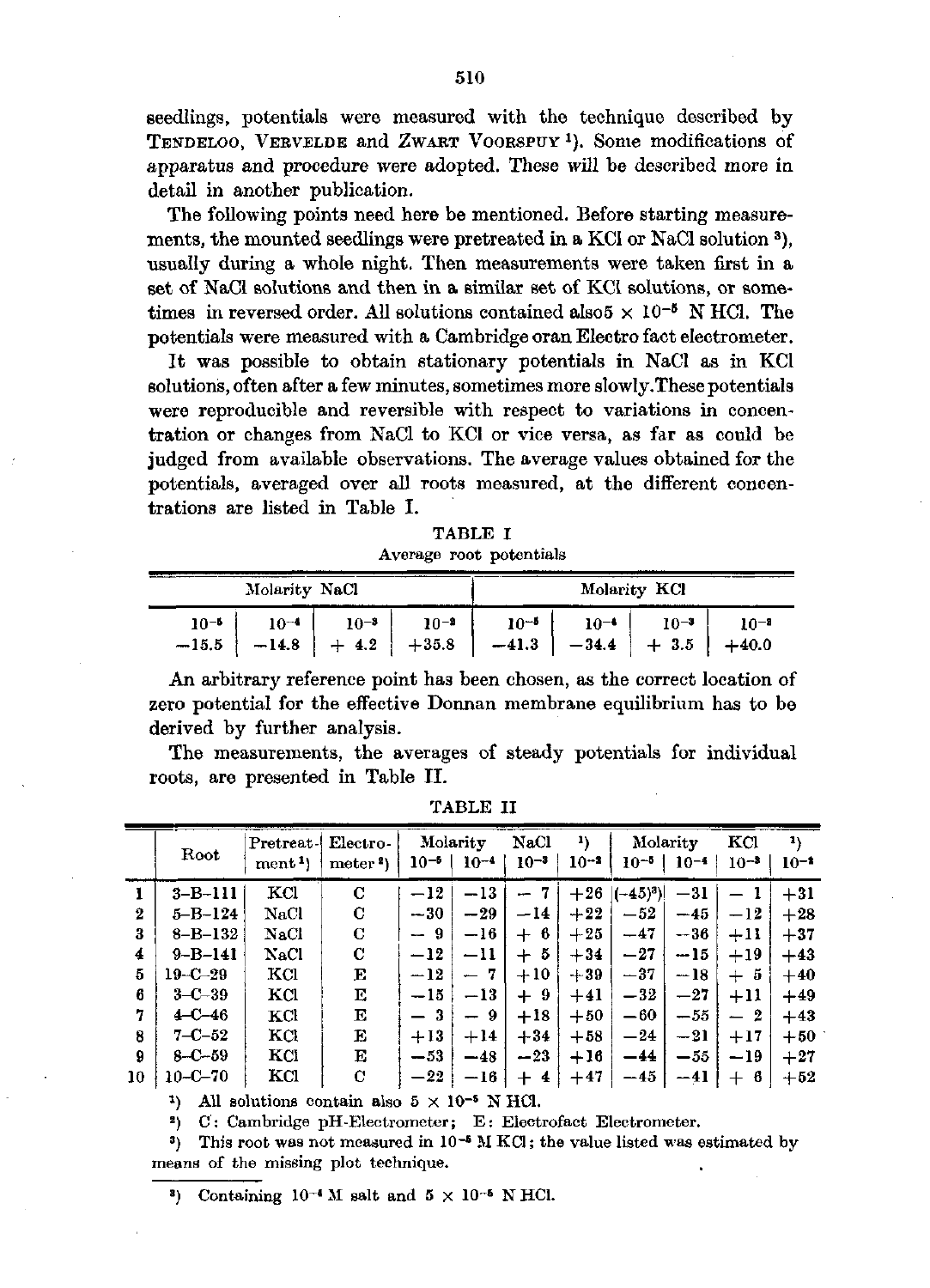In general a correspondence of behaviour in NaCl and KCl solutions is evident. A variance analysis was made to account for the main effects, of concentration, medium, root mean, and "interaction". Results are given in table III.

| Source of<br>variation      | Sum of<br>squares | Dimension | Variance  | F                       |
|-----------------------------|-------------------|-----------|-----------|-------------------------|
| Concentration               | 56,626.24         | 3         | 18,875.41 | 271.9                   |
| Medium                      | 2,194.51          |           | 2.194.51  | 31.6                    |
| Root mean                   | 9,770.31          | 9         | 1,085.59  | 15.6                    |
| Interaction (con-           |                   |           |           |                         |
| centration $\times$ medium) | 3.145.14          | 3         | 1,048.38  | 15.1                    |
| Residual                    | 4,303.99          | 62        | 69.42     | $F_{.05} (1,62) = 4.00$ |
| Total                       | 76.040.19         | 78        |           |                         |

TABLE III

It may be verified with the F tables that at the 5  $\%$  level all effects are significant. Thus, the potentials in the NaCl-HCl solutions studied may not be considered identical with those in the corresponding KC1-HC1 solutions. It may here be stated that the differences between the potential averages of NaCl or KCl (see Table I) at the same molarity apparently are too large to be attributed to the differences of diffusion potentials set up between the solutions and the saturated KCl bridge. The difference in behaviour between NaCl and KCl must then be attributed to the response of the roots themselves. The significance will be discussed further

| Source of<br>variation              | Sum of<br>squares | Dimension | Variance |
|-------------------------------------|-------------------|-----------|----------|
| Differences due<br>to pretreatment  | 196.80            |           | 196.80   |
| <b>Differences</b><br>within groups | 9,573.51          | 8         | 1,196.69 |
| <b>Differences</b><br>between roots | 9,770.31          |           |          |

|  |  |  |  | TABLE IIIA |  |
|--|--|--|--|------------|--|
|--|--|--|--|------------|--|

| TABLE IIIB |  |  |
|------------|--|--|
|------------|--|--|

| Source of<br>variation              | Sum of<br>squares | Dimension | Variance |
|-------------------------------------|-------------------|-----------|----------|
| Differences due<br>to electrometer  | 316.02            |           | 316.02   |
| <b>Differences</b><br>within groups | 9,454.29          | 8         | 1,181.79 |
| <b>Differences</b><br>between roots | 9,770.31          |           |          |